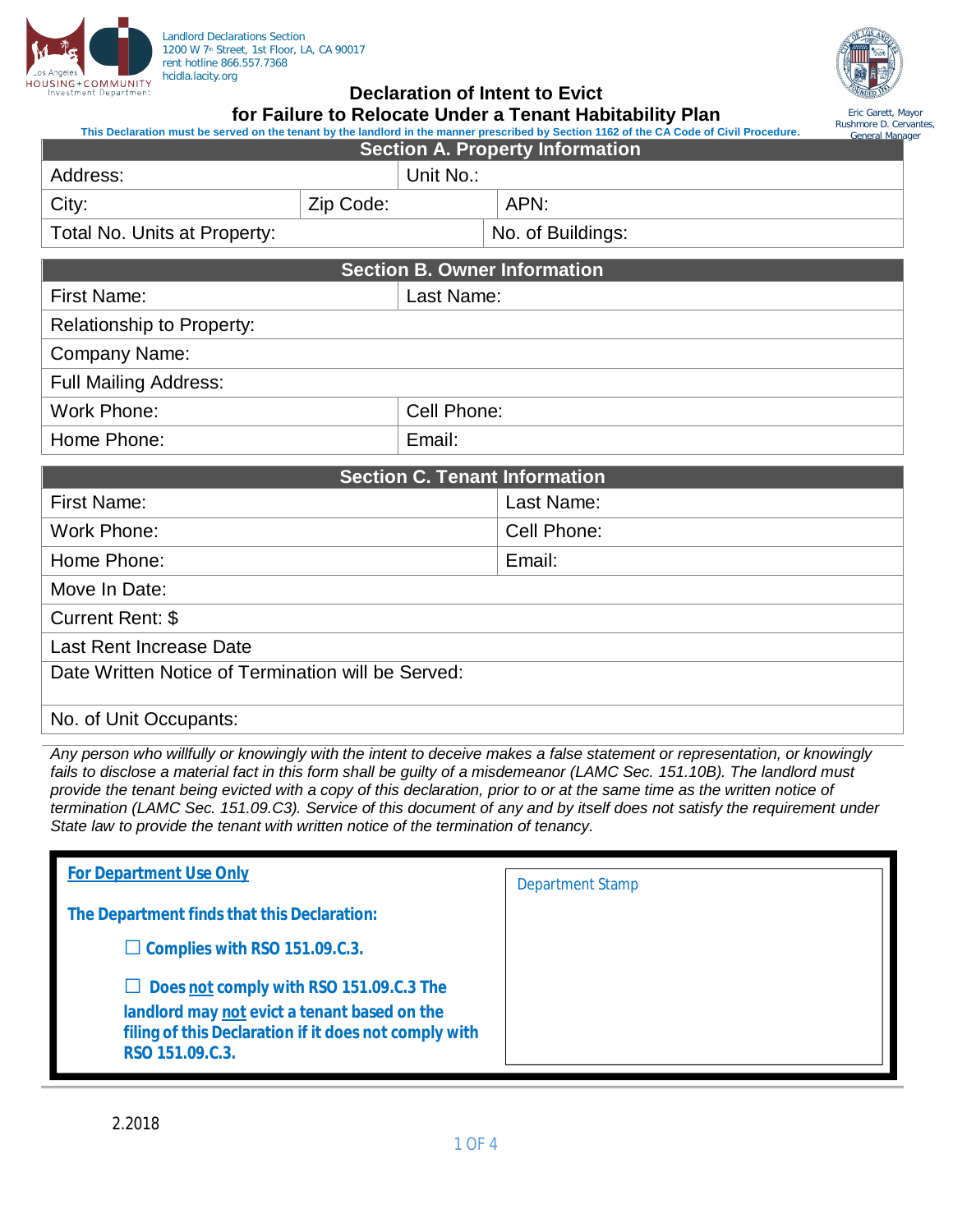

| <b>Section D. Tenant Habitability Plan</b>                                                                                                                                                                                                                                                                                                                                                                                                                                                                                                                                                                         |                                |  |  |  |
|--------------------------------------------------------------------------------------------------------------------------------------------------------------------------------------------------------------------------------------------------------------------------------------------------------------------------------------------------------------------------------------------------------------------------------------------------------------------------------------------------------------------------------------------------------------------------------------------------------------------|--------------------------------|--|--|--|
| <b>THP General Requirements</b>                                                                                                                                                                                                                                                                                                                                                                                                                                                                                                                                                                                    |                                |  |  |  |
| Has the HCIDLA accepted the Tenant Habitability Plan (THP) for this rental unit? (Attach<br>copy)                                                                                                                                                                                                                                                                                                                                                                                                                                                                                                                  | Yes<br>No.                     |  |  |  |
| Will this rental unit be undergoing Primary Renovation Work in accordance with a THP<br>accepted by HCIDLA?                                                                                                                                                                                                                                                                                                                                                                                                                                                                                                        | Yes<br><b>No</b>               |  |  |  |
| Was a Notice of Primary Renovation or Seismic Retrofit Work served on tenant? If yes,<br>attach a copy.                                                                                                                                                                                                                                                                                                                                                                                                                                                                                                            | Yes<br>No                      |  |  |  |
| Was a Summary of Tenant Rights under THP served on tenant? If yes, attach a copy.                                                                                                                                                                                                                                                                                                                                                                                                                                                                                                                                  | Yes<br>No.                     |  |  |  |
| Was notice of tenant's right to appeal the Department's acceptance of the THP served on<br>the tenant? If yes, attach a copy.                                                                                                                                                                                                                                                                                                                                                                                                                                                                                      | Yes<br><b>No</b>               |  |  |  |
| Was there an appeal filed with the Department? If yes, attach copy of determination.                                                                                                                                                                                                                                                                                                                                                                                                                                                                                                                               | Yes<br><b>No</b>               |  |  |  |
| Provide a copy of the Declaration of Service verifying that:<br>The landlord properly served to all affected tenants a copy of the non-confidential portions of the<br>Tenant Habitability Plan (THP), a Notice Primary Renovation or Seismic Retrofit Work, a summary<br>of Tenants Rights that explain provisions of the THP including a Notice that the tenant may appeal<br>the Department's acceptance of the THP, and, if applicable, a Permanent Relocation Agreement, a<br>Contract for Temporary Relocation, a Per Diem Agreement in the manner prescribed in the Code of<br>Civil Procedure Section 1162 |                                |  |  |  |
| Is the tenant unreasonably interfering with the landlord's ability to implement the<br>requirements of the THP?                                                                                                                                                                                                                                                                                                                                                                                                                                                                                                    | Yes<br><b>No</b>               |  |  |  |
| <b>Permanent Relocation</b>                                                                                                                                                                                                                                                                                                                                                                                                                                                                                                                                                                                        |                                |  |  |  |
| (Tenants Failure to Move Out)                                                                                                                                                                                                                                                                                                                                                                                                                                                                                                                                                                                      | Yes                            |  |  |  |
| Was the tenant served a Request for Permanent Relocation Form? (Attach proof of service)                                                                                                                                                                                                                                                                                                                                                                                                                                                                                                                           | No.<br>N/A                     |  |  |  |
| Did the tenant provide a completed Request for Permanent Relocation Form to the landlord<br>requesting permanent relocation payment? (Attach copy)                                                                                                                                                                                                                                                                                                                                                                                                                                                                 | <b>Yes</b><br><b>No</b><br>N/A |  |  |  |
| Was the tenant paid permanent relocation to move out? (Attach a copy of proof of<br>relocation payment)                                                                                                                                                                                                                                                                                                                                                                                                                                                                                                            | Yes<br>No<br>N/A               |  |  |  |
| Has the tenant failed to vacate the unit in exchange for permanent relocation payment<br>pursuant to LAMC Section 152.05?                                                                                                                                                                                                                                                                                                                                                                                                                                                                                          | Yes<br>No<br>N/A               |  |  |  |
| Describe efforts to permanently relocate tenant. (Attach additional pages if needed)                                                                                                                                                                                                                                                                                                                                                                                                                                                                                                                               |                                |  |  |  |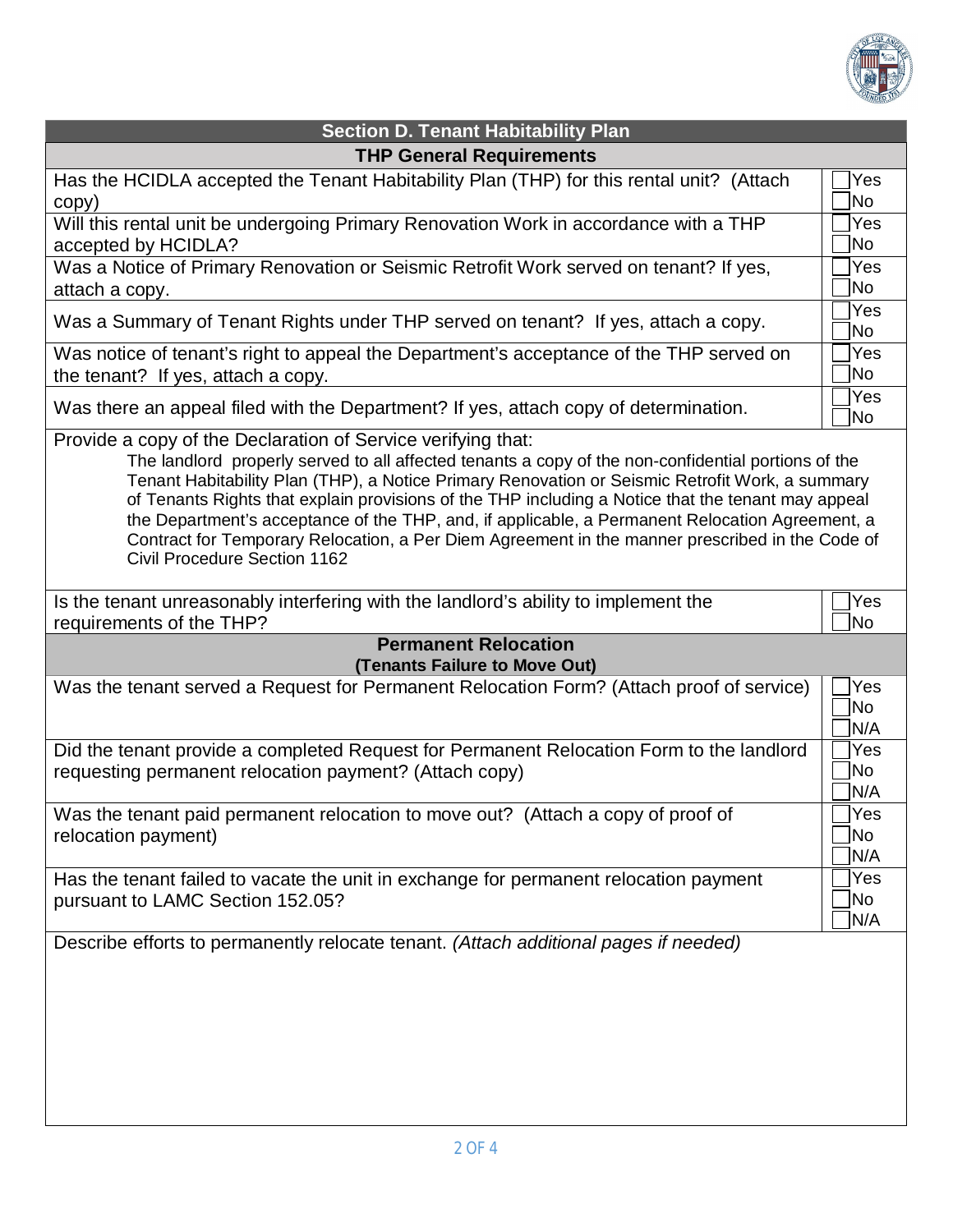

## **Temporary Relocation (Tenants Failure to Temporarily Move Out)**

| $\mu$ chants range to remporarily move Out) |  |  |  |
|---------------------------------------------|--|--|--|
| Yes<br> No<br>N/A                           |  |  |  |
| Yes<br> No<br>N/A                           |  |  |  |
| Yes<br>No<br>N/A                            |  |  |  |
| Yes<br>No<br>N/A                            |  |  |  |
| Yes<br>No<br>N/A                            |  |  |  |
|                                             |  |  |  |
|                                             |  |  |  |

Provide a detailed description of the reason for termination including but not limited to the date, place, witnesses and circumstances concerning the reason for eviction. Attach additional pages if needed.